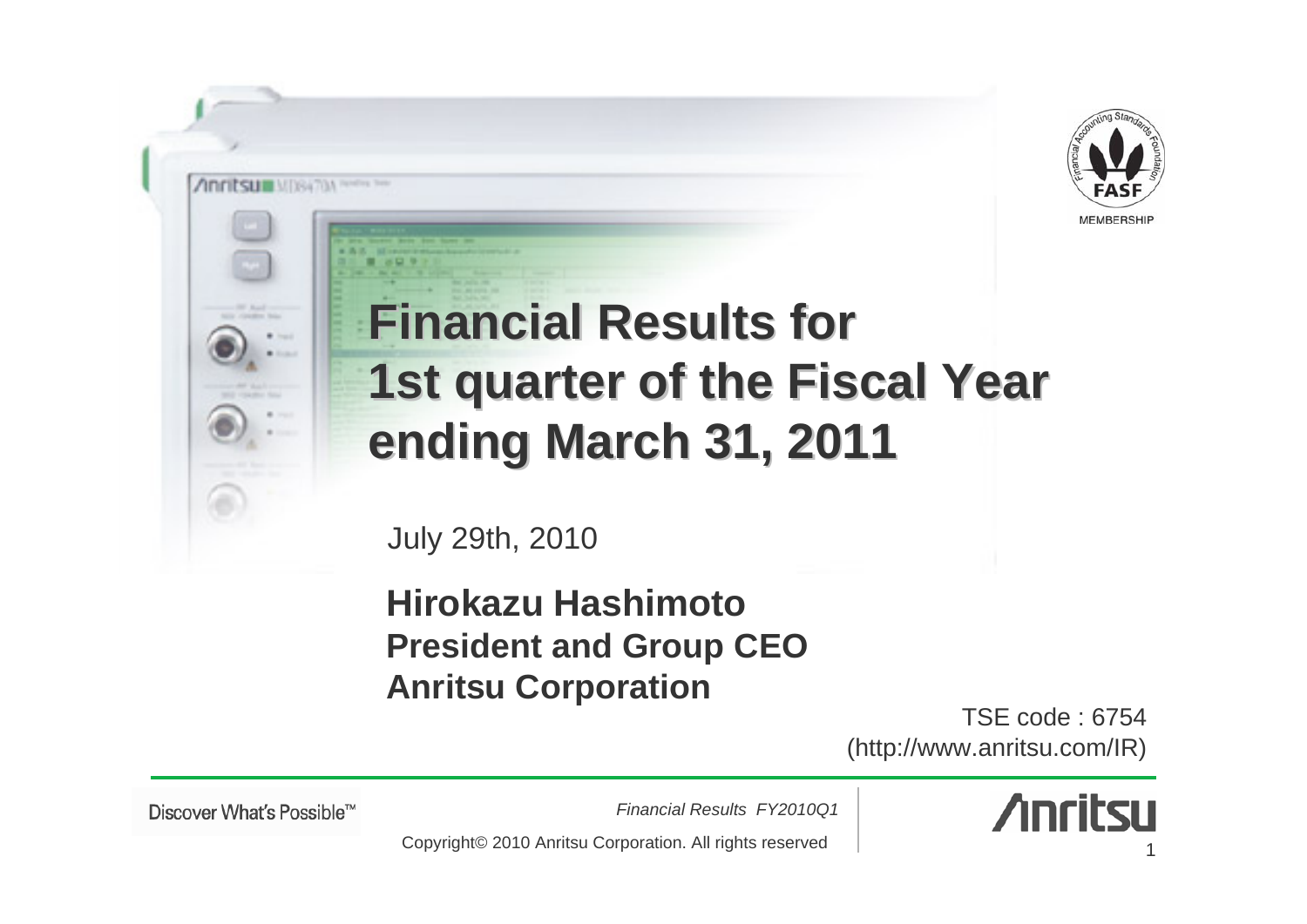## **Cautionary Statement**

**All information contained in this release which pertains to the current plans, estimates, strategies and beliefs of Anritsu Corporation (hereafter "Anritsu") that is not historical fact shall be considered forwardlooking statements of future business results or other forward-looking projections pertinent to the business of Anritsu. Implicit in reliance on these and all future projections is the unavoidable risk, caused by the existence of uncertainties about future events, that any and all suggested projections may not, come to pass. Forward-looking statements include but are not limited to those using words such as "believe", "expect", "plans", "strategy", "prospects", "forecast", "estimate", "project", "anticipate", "may" or "might" and words of similar meaning in connection with a discussion of future operations or financial performance.**

**Actual business results are the outcome of a number of unknown variables and may substantially differ from the figures projected herein.**

**Factors which may affect the actual business results include but are not limited to the economic situation in the geographic areas in which Anritsu conducts business, including but not limited to, Japan, Americas, Asia, and Europe, changes in actual demand for Anritsu products and services, increases or decreases in the competitive nature of markets in which Anritsu sells products or buys supplies, changing aptitudes at providing services, and exchange rates.**

**You also should not place reliance on any obligation of Anritsu to update or revise any forward-looking statements, whether as a result of new information, future events or otherwise. Anritsu disclaims any such obligation.** 

**Anritsu**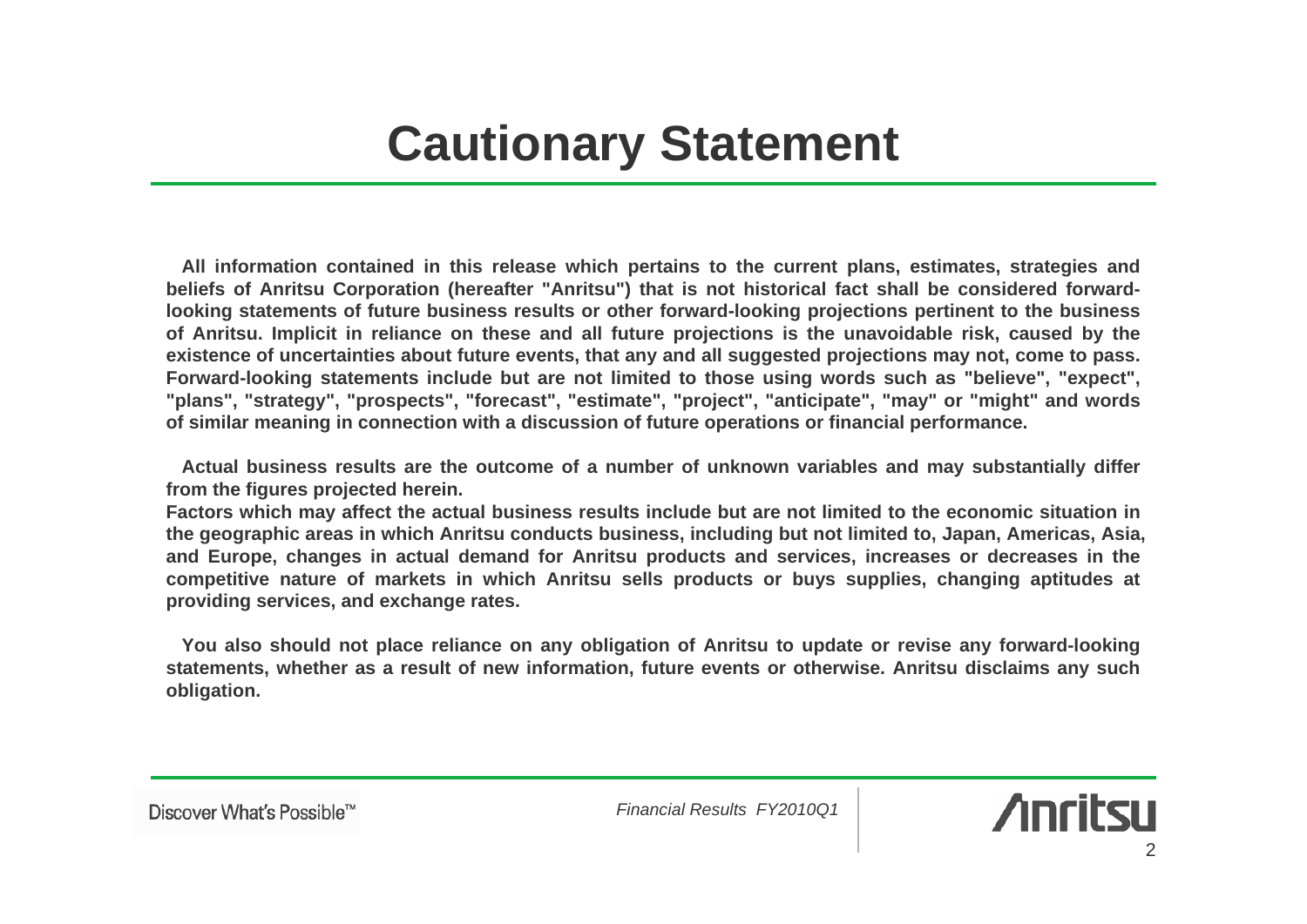# **Agenda**



#### **Summary**

- **Consolidated performance review of Q1 ended June 30th, 2010**
- **Z** Outlook of 1st half and full year of fiscal year **ending March, 2011**

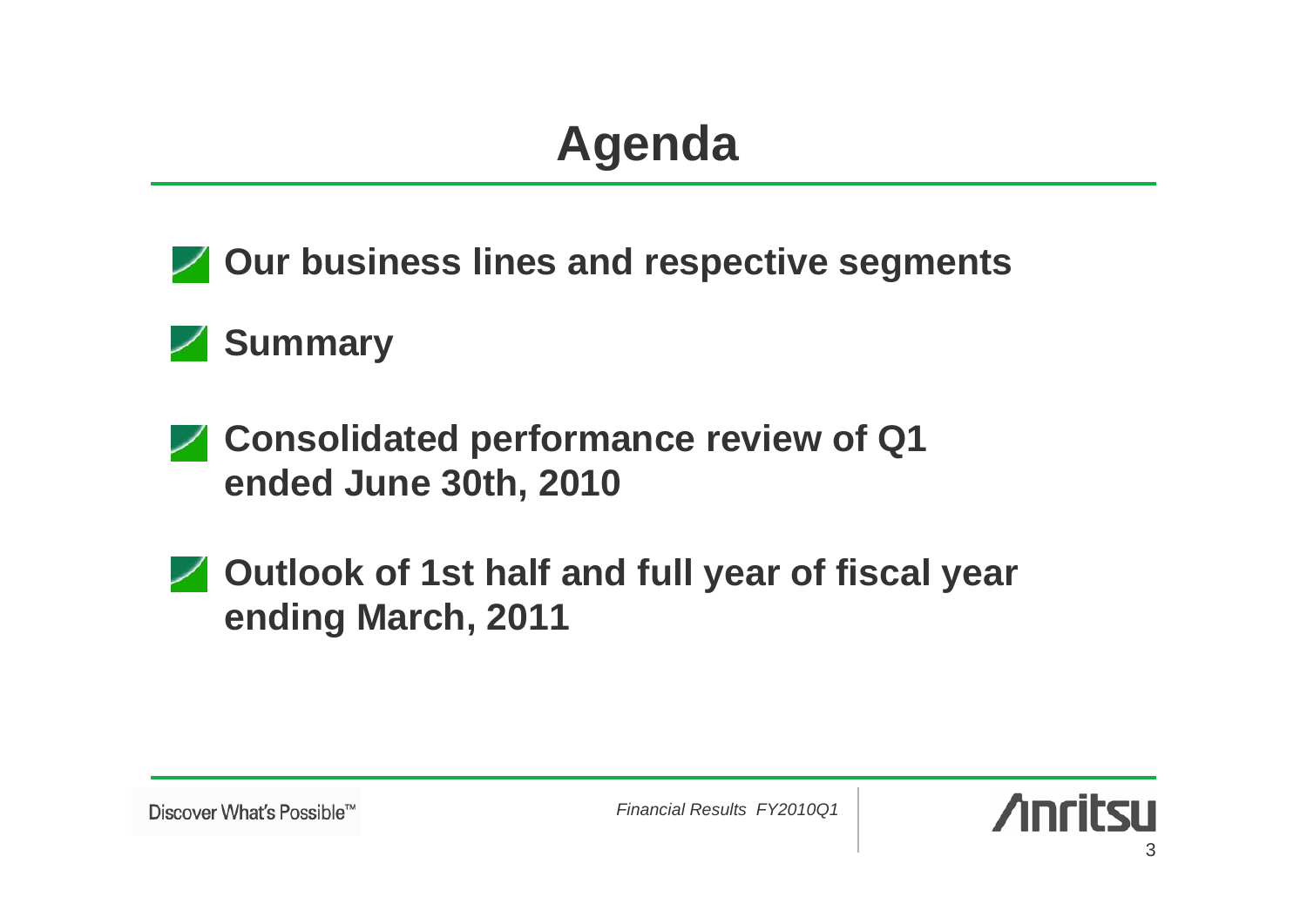| <b>Segment</b>        |                               | <b>Sub segment</b>     | <b>Main business</b>                                                                                                                                                                                         | <b>Country of</b><br><b>division</b>    |  |
|-----------------------|-------------------------------|------------------------|--------------------------------------------------------------------------------------------------------------------------------------------------------------------------------------------------------------|-----------------------------------------|--|
|                       |                               | <b>Mobile</b>          | R&D and manufacturing tester for 3G<br>and beyond 3G.                                                                                                                                                        | Japan, UK, USA                          |  |
|                       | T&M                           | Network Infrastructure | Testers to verify optical/digital/IP<br>networks or its equipment.<br>Handheld tester for wireless<br>infrastructures.<br>Wireless/VoIP network monitoring<br>software packages and related<br>services etc. | Japan, USA,<br>Denmark,<br><b>Italy</b> |  |
|                       |                               | <b>Electronics</b>     | Testers for general electronics<br>components and emerging wireless<br>technologies                                                                                                                          | Japan, USA, UK                          |  |
|                       | Information and communication |                        | Video image distribution system,<br>communication equipment, IP<br>switches and related systems                                                                                                              | Japan                                   |  |
| Industrial automation |                               |                        | Weigher and detectors of foreign<br>material for food and pharmaceutical<br>industry                                                                                                                         | Japan, Thailand                         |  |
| <b>Others</b>         |                               |                        | Precision measurement business,<br>optical devices                                                                                                                                                           | Japan                                   |  |

Discover What's Possible™

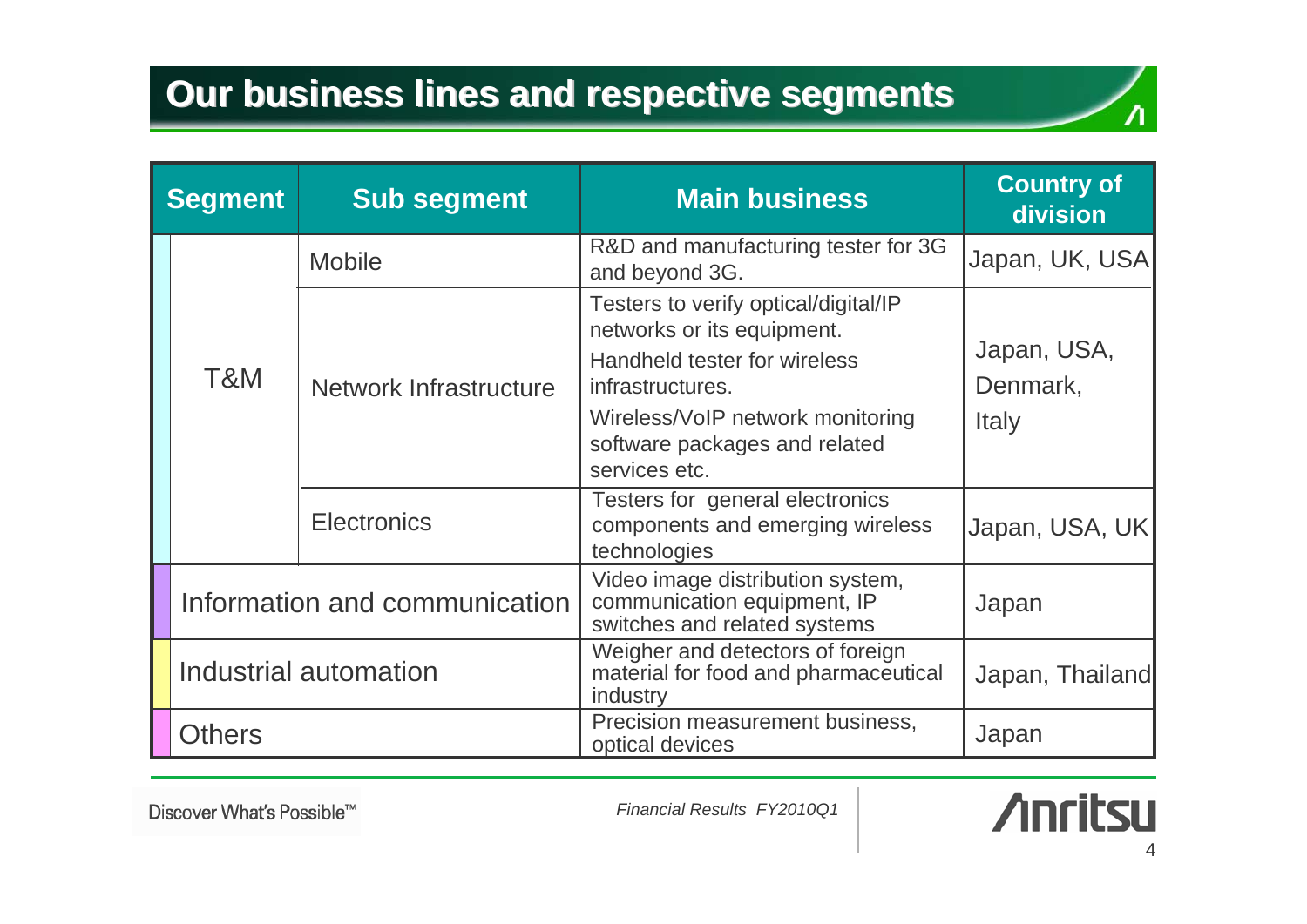#### **Summary (1) Summary (1)**

## **1. Financial results of Q1 FY2010 (Consolidated)**

Unit: Billion Yen

|                                  | <b>1Q FY2009</b><br>(Apr. to Jun.) | <b>1Q FY2010</b><br>(Apr. to Jun.) | <b>YoY</b> | <b>YoY</b> (%) |
|----------------------------------|------------------------------------|------------------------------------|------------|----------------|
| <b>Order Intake</b>              | 16.8                               | 17.9                               | 1.1        | 6%             |
| <b>Net Sales</b>                 | 14.3                               | 16.8                               | 2.5        | 18%            |
| <b>Operating Income (loss)</b>   | (0.9)                              | 0.9                                | 1.8        |                |
| <b>Ordinary Income (loss)</b>    | (1.1)                              | 0.3                                | 1.4        |                |
| Income(loss) before income taxes | (0.9)                              | 0.2                                | 1.1        |                |
| Net Income (loss)                | (1.8)                              | 0.1                                | 1.9        |                |
| <b>Free Cash Flow</b>            | 1.9                                | 4.2                                | 2.3        | 119%           |

Note : Numbers are rounded off in each column

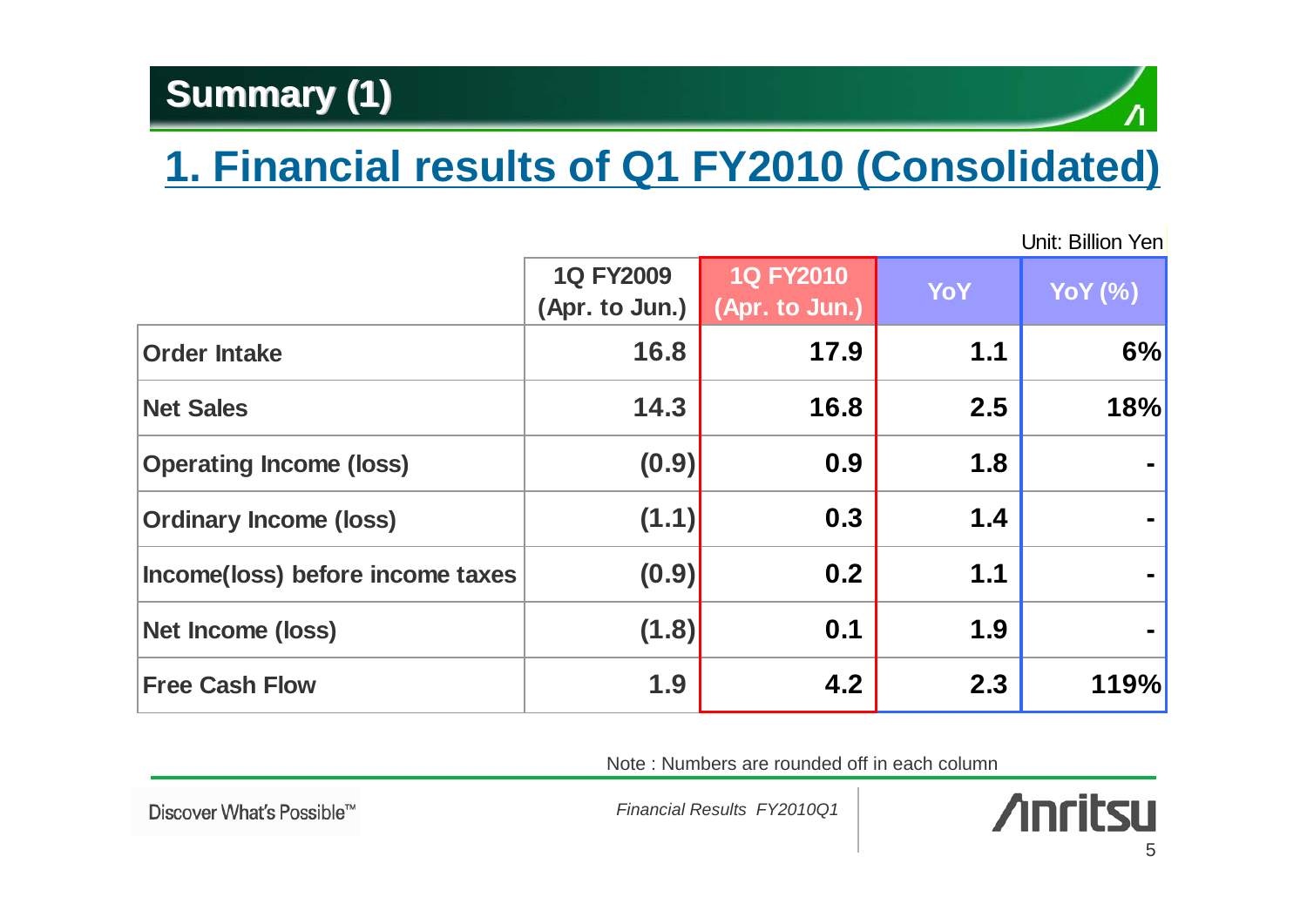### **Summary (2) Summary (2)**

#### Overall business conditions

| Test &<br><b>Measurement</b><br>(T&M)  | Although some customers are still holding off on capital investment,<br>sales are strong, in part because customers are investing in LTE<br>development ahead of schedule, and the LTE business is strong overall.<br>China Mobile: order for TD-SCDMA conformance test system<br>Verizon: BTS master for LTE certified as recommended product |
|----------------------------------------|------------------------------------------------------------------------------------------------------------------------------------------------------------------------------------------------------------------------------------------------------------------------------------------------------------------------------------------------|
| Information &<br><b>Communications</b> | As planned.<br>Sales of bandwidth controllers were firm, centered on financial<br>institution networks.                                                                                                                                                                                                                                        |
| <b>Industrial</b><br><b>Automation</b> | Capital investment in Asia has been recovering; overall performance<br>was in line with projections                                                                                                                                                                                                                                            |
| <b>Others</b>                          | Demand for optical devices due to popularization of broadband was<br>strong due to some customers' orders in Q1.<br>The precision measurement business has been lackluster due to<br>customers' reduced capital investments.                                                                                                                   |

Note) LTE (Long Term Evolution): A wireless standard for the next-generation mobile phones.

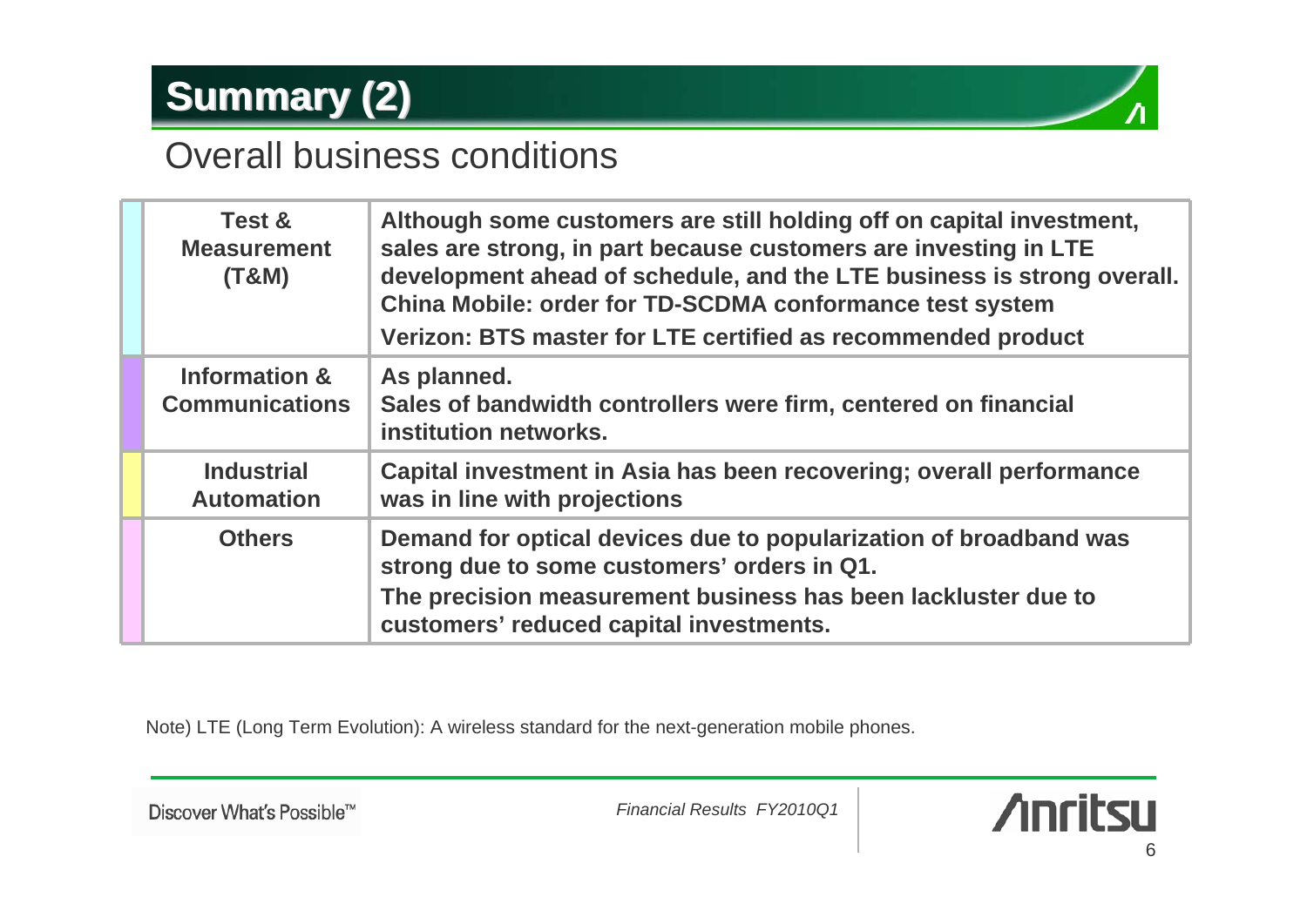#### **Orders by business segment Orders by business segment**



Discover What's Possible™

*Financial Results FY2010Q1*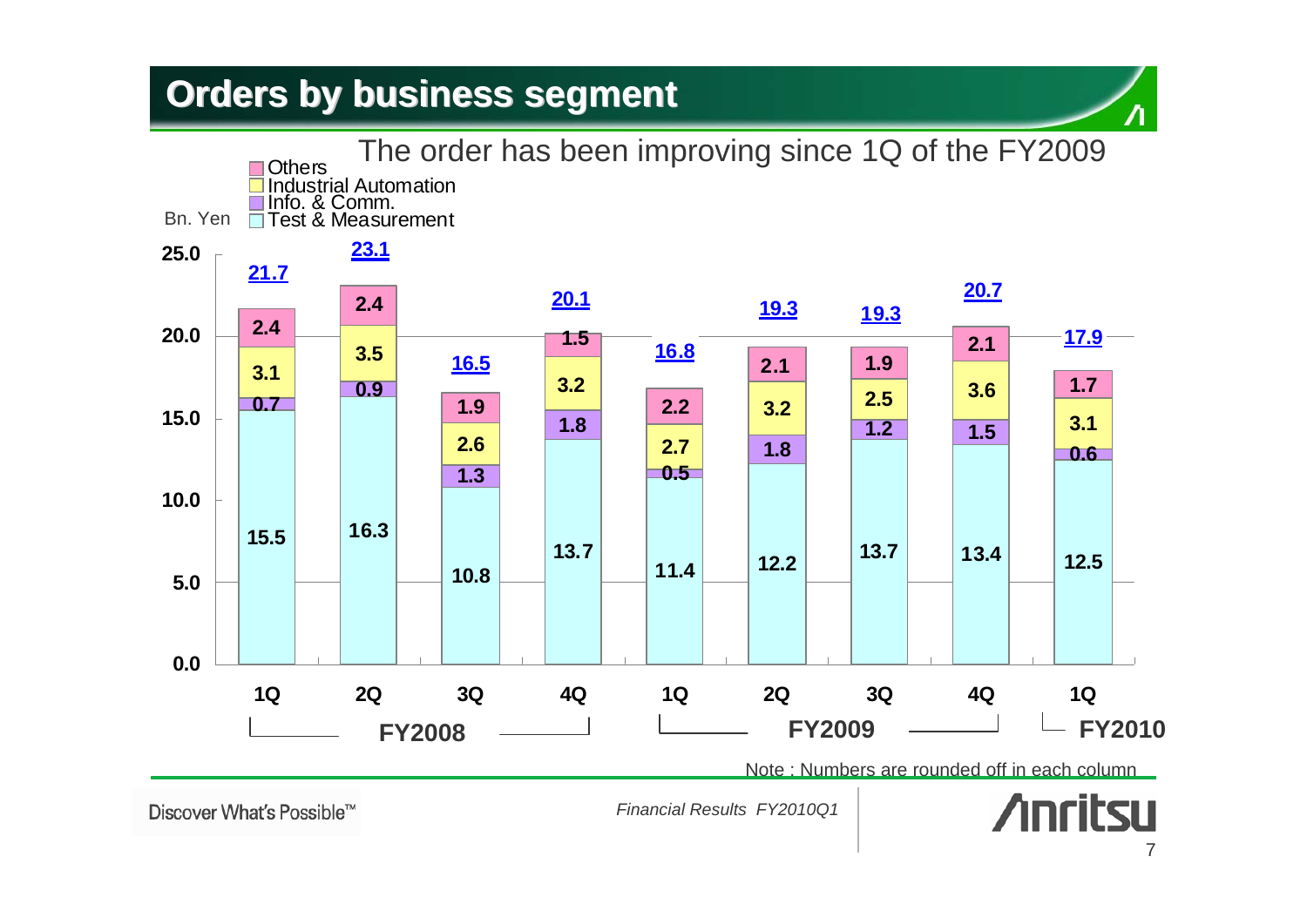#### Unit: Billion YenIncrease of sales and income of T&M due to LTE and the recovery of the North American market

|                      |              | <b>1Q FY2009</b> | <b>1Q FY2010</b><br>(Apr. to Jun.) (Apr. to Jun.) | YoY   | <b>YoY</b> (%)                                      |
|----------------------|--------------|------------------|---------------------------------------------------|-------|-----------------------------------------------------|
| Test &               | <b>Sales</b> | 10.0             | 11.8                                              | 1.8   | 18%                                                 |
| <b>Measurement</b>   | Op. Income   | (1.0)            | 0.7                                               | 1.7   |                                                     |
|                      | <b>Sales</b> | 0.3              | 0.5                                               | 0.2   | 99%                                                 |
| Info. & Comm.        | Op. Income   | (0.4)            | (0.2)                                             | 0.2   |                                                     |
| <b>Industrial</b>    | <b>Sales</b> | 2.3              | 2.6                                               | 0.3   | 14%                                                 |
| <b>Automation</b>    | Op. Income   | 0.0              | 0.0                                               | 0.0   | $-19%$                                              |
| <b>Service &amp;</b> | <b>Sales</b> | 1.8              | 1.9                                               | 0.1   | 8%                                                  |
| <b>Others</b>        | Op. Income   | 0.6              | 0.5                                               | (0.1) | $-18%$                                              |
| <b>Total</b>         | <b>Sales</b> | 14.3             | 16.8                                              | 2.5   | 18%<br>وممرورا مرمز بمالم وتمرينا فكمرام والمسترومة |
|                      | Op. Income   | (0.9)            | 0.9<br>National National Contract                 | 1.8   |                                                     |

Note : Numbers are rounded off in each column

Discover What's Possible™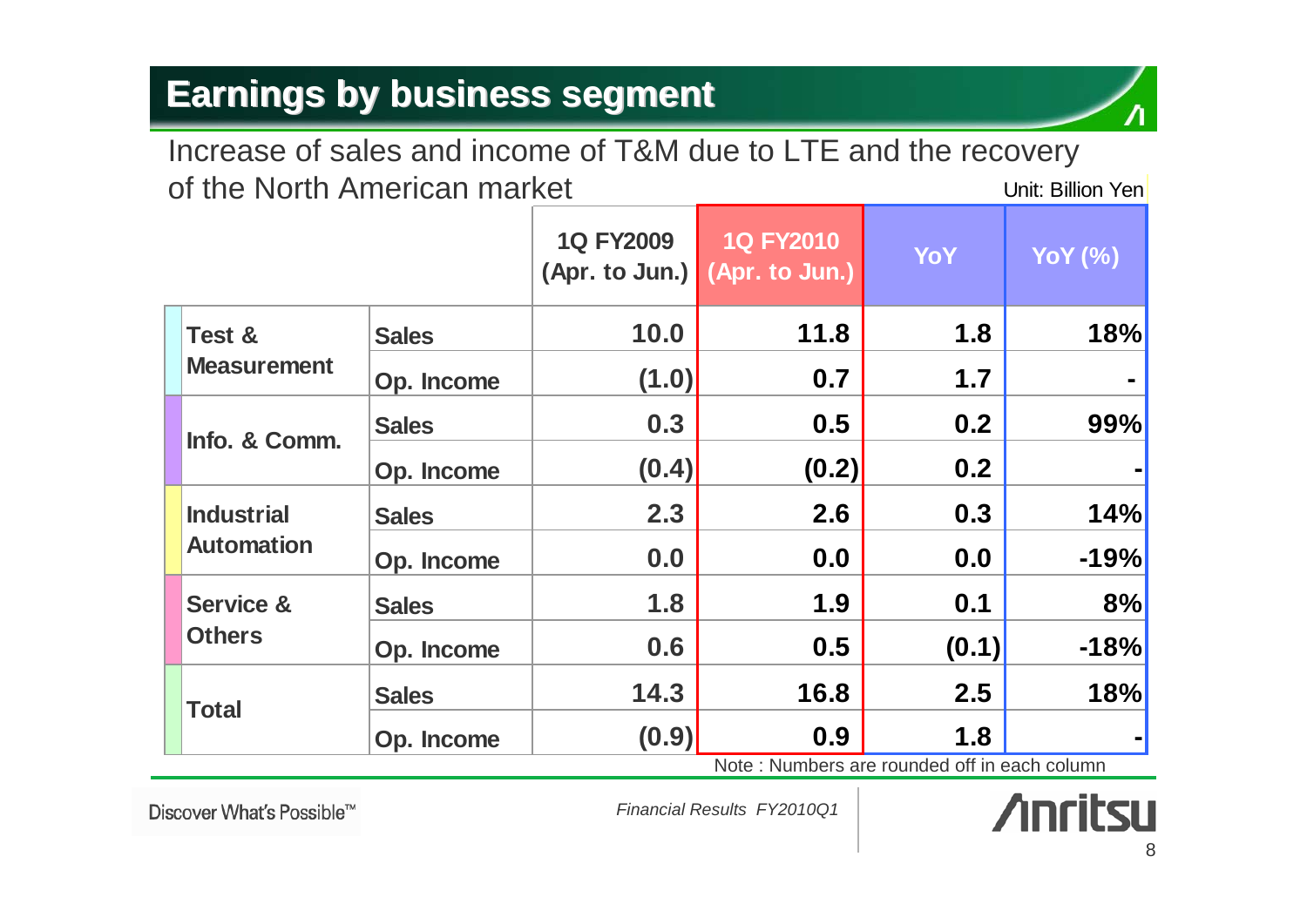#### **Net sales and op. income by business segment Net sales and op. income by business segment**



*Financial Results FY2010Q1*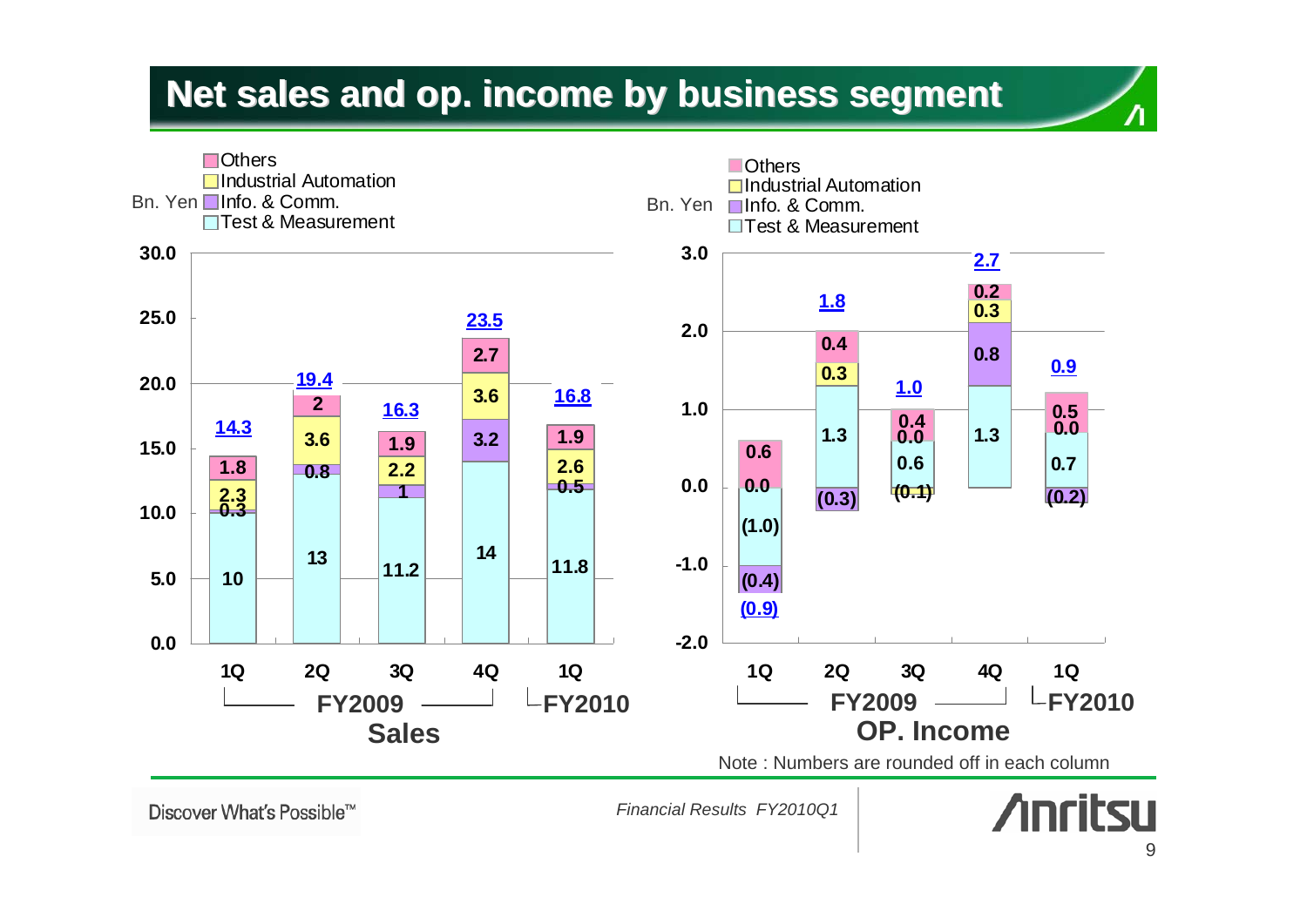#### **Net sales by region Net sales by region**





Discover What's Possible™

*Financial Results FY2010Q1*

## **Anritsu**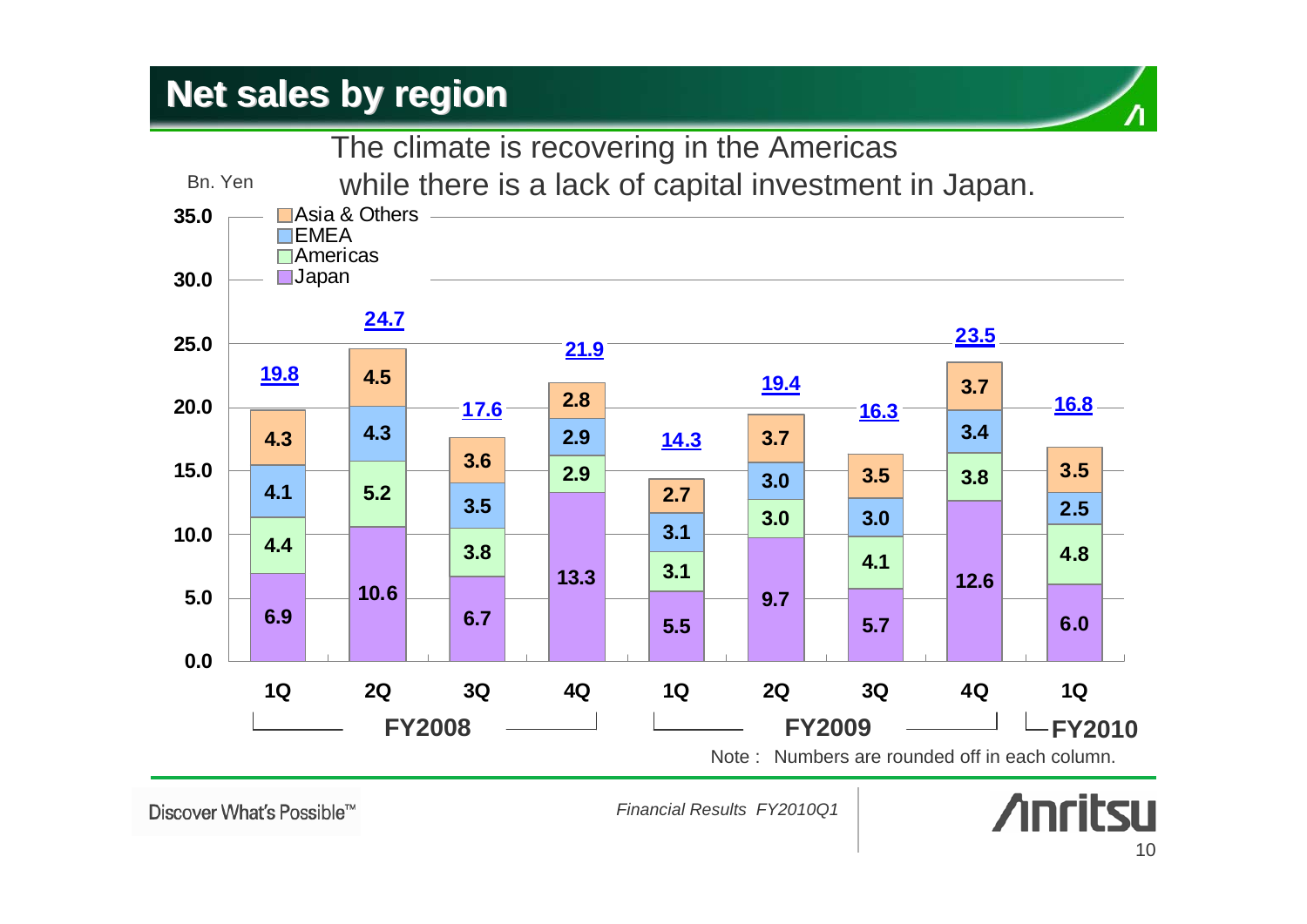

#### Unit: Million Yen

|                                                                                             | <b>1Q FY2009</b><br>(Apr. to Jun.) | <b>1Q FY2010</b><br>(Apr. to Jun.) |
|---------------------------------------------------------------------------------------------|------------------------------------|------------------------------------|
| <b>Operating income (loss)</b>                                                              | (867)                              | 914                                |
| <b>Interest &amp; dividends</b>                                                             | (92)                               | (144)                              |
| <b>Foreign exchange</b>                                                                     | (139)                              | (514)                              |
| <b>Others</b>                                                                               | 30                                 | (4)                                |
| <b>Other income (loss)</b>                                                                  | (201)                              | (661)                              |
| <b>Ordinary income (loss)</b>                                                               | (1,068)                            | 253                                |
| <b>Gain on sales of Investment securities</b>                                               | 140                                |                                    |
| Loss on adjustment for changes of<br>accounting standard for asset<br>retirment obligations |                                    | (68)                               |
| <b>Loss on valuation of investment</b><br><b>securities</b>                                 | (1)                                | (0)                                |
| <b>Extraoridinary income (loss)</b>                                                         | 139                                | (68)                               |
| Income (loss) before income taxes                                                           | (929)                              | 184                                |

Note : Numbers are rounded off in each column

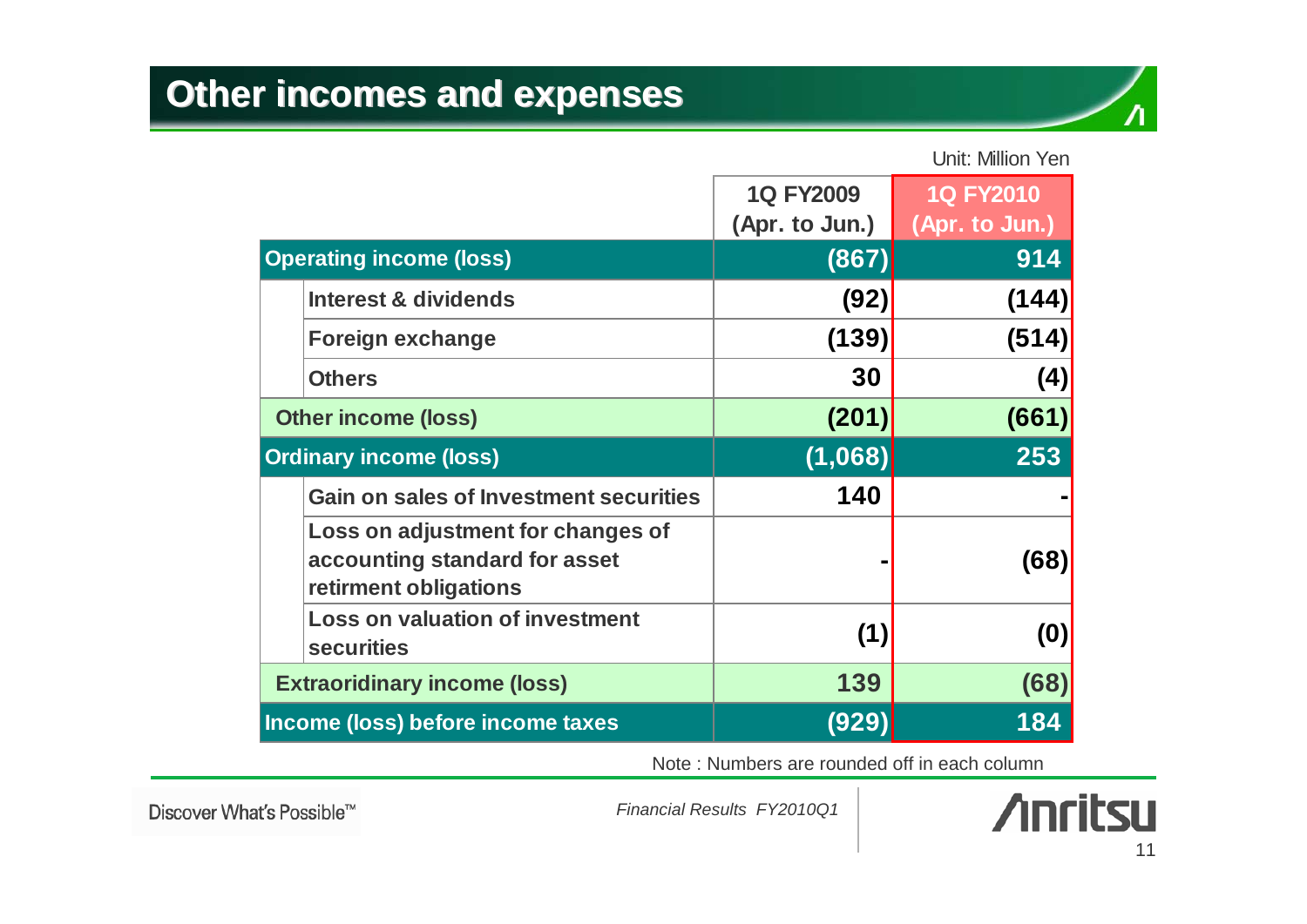#### **Cash Flow Cash Flow**

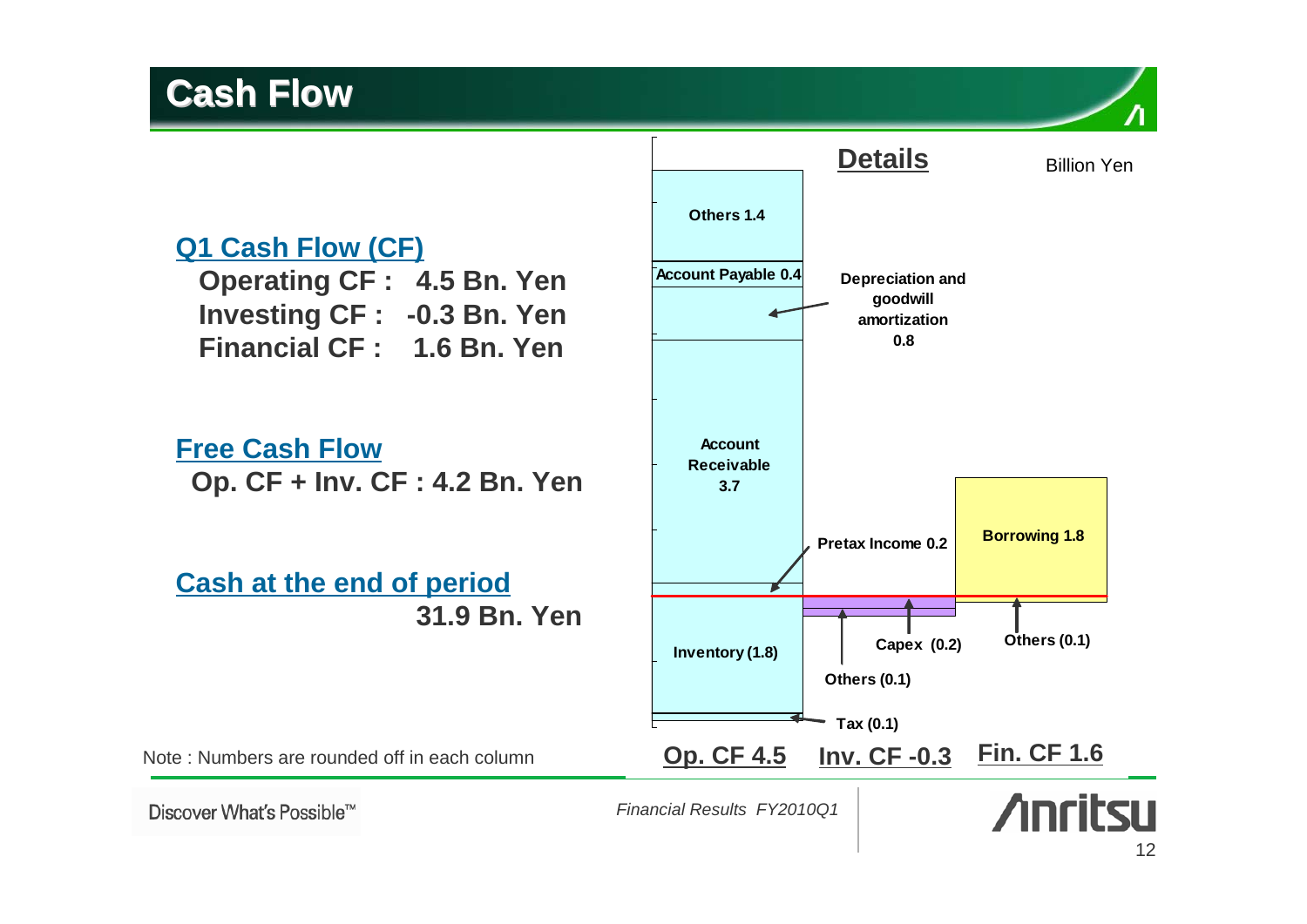#### **Outlook for H1 and full year of FY2010 Outlook for H1 and full year of FY2010**

Upward revision of H1 for incomes, No revision of full-year of FY2010 Dividend : 4 yen / share a year planned as dividend (2 yen in H1)

|                                |              |                                                |                                               |                                     | Unit: Billion Yen         |                                   |
|--------------------------------|--------------|------------------------------------------------|-----------------------------------------------|-------------------------------------|---------------------------|-----------------------------------|
|                                |              | <b>FY2010</b>                                  |                                               | <b>FY2009</b>                       |                           |                                   |
|                                |              | 1st Half<br><b>Previous</b><br><b>Forecast</b> | 1st Half<br><b>Revised</b><br><b>Forecast</b> | <b>Full Year</b><br><b>Forecast</b> | 1st Half<br><b>Actual</b> | <b>Full Year</b><br><b>Actual</b> |
| <b>Net Sales</b>               |              | 35.0                                           | 35.0                                          | 77.0                                | 33.8                      | 73.5                              |
| <b>Operating Income (loss)</b> |              | (0.2)                                          | 0.8                                           | 3.8                                 | 0.9                       | 4.6                               |
| <b>Ordinary Income (loss)</b>  |              | (0.8)                                          | 0.0                                           | $2.5\,$                             | 0.1                       | 3.6                               |
| <b>Net Income (loss)</b>       |              | (1.3)                                          | (0.3)                                         | 1.5                                 | (0.1)                     | 0.4                               |
| Test &                         | <b>Sales</b> |                                                | 24.0                                          | 51.5                                | 23.0                      | 48.3                              |
| <b>Measurement</b>             | Op. Income   |                                                | 0.7                                           | 2.3                                 | 0.3                       | 2.3                               |
| Info. & Comm.                  | <b>Sales</b> |                                                | 1.0                                           | 5.5                                 | 1.1                       | 5.3                               |
|                                | Op. Income   |                                                | (0.6)                                         | 0.0                                 | (0.7)                     | 0.1                               |
| <b>Industrial</b>              | <b>Sales</b> |                                                | 6.3                                           | 12.5                                | 5.8                       | 11.6                              |
| <b>Automation</b>              | Op. Income   |                                                | 0.3                                           | 0.6                                 | 0.3                       | 0.6                               |
| <b>Others</b>                  | <b>Sales</b> |                                                | 3.7                                           | 7.5                                 | 3.8                       | 8.3                               |
|                                | Op. Income   |                                                | 0.4                                           | 0.9                                 | 1.0                       | 1.6                               |

Note 2 : Numbers are rounded off in each columnNote 1 : Exchange rate (estimate) 1USD = 90 yen, 1EURO=110 yen (125 yen in Q1l)

Discover What's Possible™

*Financial Results FY2010Q1*